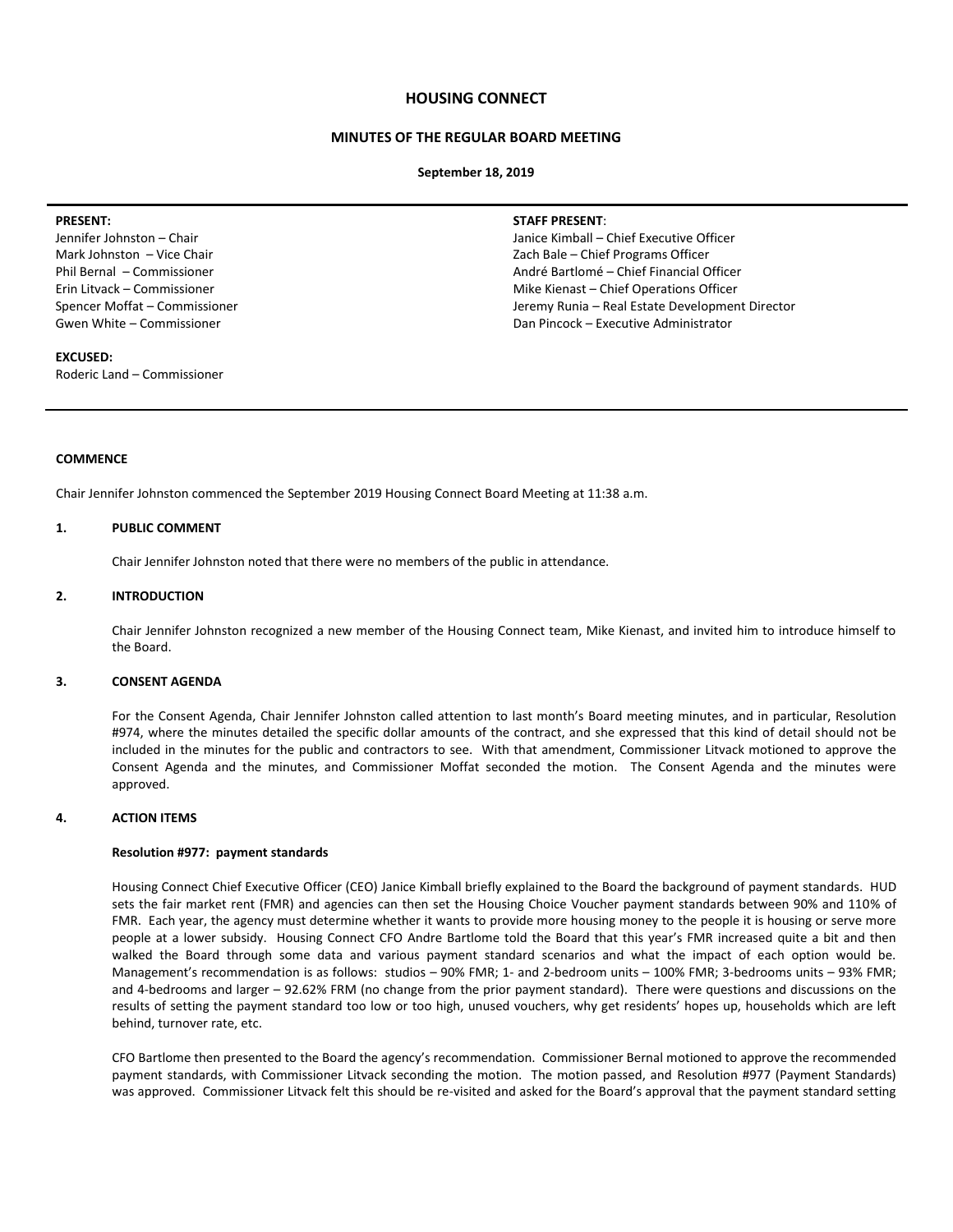be re-evaluated every quarter or every six months. Chair Jennifer Johnston asked CEO Janice Kimball to have Housing Choice Voucher Director Jodi Parker help the Board understand the factors that are contributing to the failure to lease vouchers.

#### **Resolution #979 – 9% LIHTC application**

Real Estate Development Director Jeremy Runia gave the Board a brief explanation of Resolution #979 (Hunter Hollow 9% Tax Credit Application submission). Hunter Hollow is currently part of Housing Connect's Public Housing with 20 units in West Valley City. Housing Connect would like to submit a 9% tax credit application through the RAD (Rental Assistance Demonstration) program to rehab the property. The application is due the first part of October, and the agency seeks the Board's authorization for Housing Connect staff to do what is necessary to submit the application. He called attention to the wording in Section 2 of the resolution which restricts the agency in what it can do, without the Board's approval, for the obligatory elements of the entity after the tax credits have been awarded. Housing Connect CEO Janice Kimball added that Hunter Hollow is one of the agency's properties which is in need of the most work (rehab).

Director Jeremy Runia also proposed moving the resolution to reflect changing the "entity creation" phrase from Section 2 to Section 1.

Commissioner Litvack motioned to approve the resolution with the proposed amendment, and Vice Chair Mark Johnston seconded. The motion passed, and Resolution #979 was approved.

#### **Resolution #978 – Redistribution of disposition proceeds**

Housing Connect CEO Janice Kimball summarized for the Board Resolution #978. She said the agency would like to change the usage of part of the disbursement (\$8.6 million) for the scattered sites disposition. Under the initial HUD approval, the funds were to be put into Public Housing, but Housing Connect is moving all properties out of Public Housing and wants to use those funds for acquisition and redevelopment of affordable housing, to leverage additional resources to get as many units as the organization possibly can. Commissioner Litvack motioned to approve the resolution, and Commissioner Moffat seconded the motion. The motion passed, and Resolution #978 was approved.

## **5. DISCUSSION**

#### **RAD conversion strategy**

Housing Connect CEO Janice Kimball wanted to update the Board on the Rental Assistance Demonstration (RAD) conversion strategy from the consultants, EJP. She referred Board members to the chart in the Board book (Page 9 of EJP's report).

For Hunter Hollow, she said that the agency has reviewed the construction numbers and believes it is viable, so it is going forward with the 9% LIHTC application.

Housing Connect has set a goal to submit a 4% bond by the end of October for the County High Rise/City Plaza and is working with Salt Lake City Housing Authority. The cost-per-unit needed could be higher than the money generated by bonds, but it is still waiting to find that out. Additionally, the agency has applied for \$3 million in funding from the City RDA, under preservation of affordable housing.

The agency is thinking of doing a straight conversion for Academy Park, Cyprus Park, and Kearns. A straight conversion means no rehab, however money would have to be set aside for capital reserves to take care of the needs of those properties for the next 20 years. Right now, Housing Connect plans to start the conversion in March.

Beyond that, Housing Connect is balancing what tools it has in the community to leverage equity to take care of the properties, the main tool being tax credits. The maximum number of 9% tax credit projects the agency can have open at one time is three. Additionally, the agency can have one Permanent Supportive Housing (PSH) project open or a 4% bond project. When Housing Connect does Hunter Hollow and the High Rise, it will have four 9% tax credit projects and will depend on The Hub and the 426 Apartments (a PSH partnership with First Step House) successfully completing construction and receiving occupancy permits in order to take care of the capital needs of Union, Harmony Park, and Erin Meadows with a 4% bond.

She said that she believes that Sunset Gardens met obsolescence and that the agency can tear it down and get vouchers. For Granger, there are a lot of needs, and the agency will have to consider either extensive rehab, talking to the city about changing the zoning to increase density, or relocating the Grantger units to the Sunset site and selling the property. She also mentioned that the agency still feels like there is a great opportunity to increase density at Valley Fair Village.

Commissioner Bernal felt that it would be appropriate to have updates every 3 to 4 months, and CEO Janice Kimball agreed to provide updates as part of her CEO's report. **Guiding principles**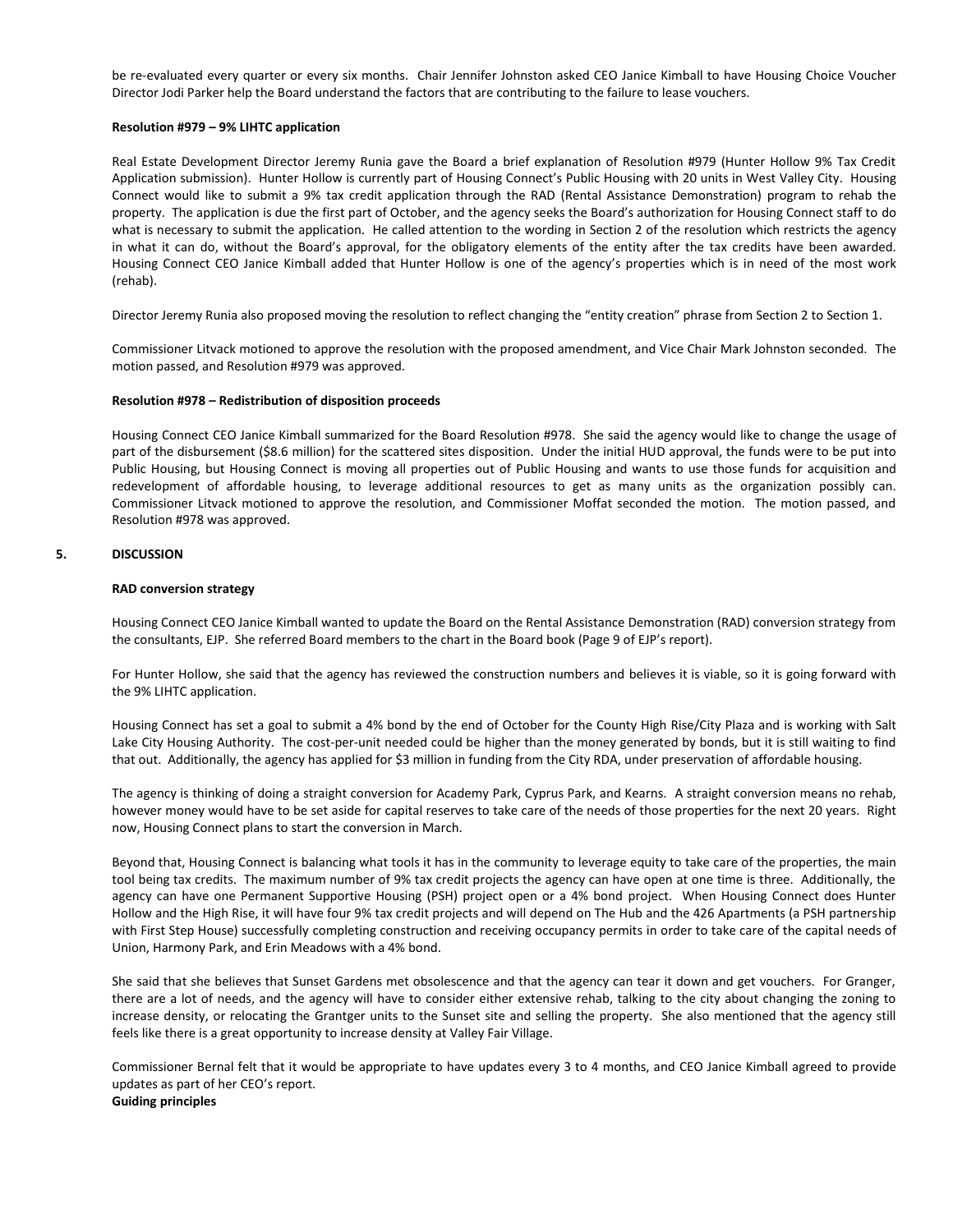CEO Janice Kimball discussed the agency's guiding principles behind investing in properties with the new proceeds from the disposition. She said she wants to make sure the agency replaces 127 units at 30% AMI, and not just replacing the vouchers. She also said that from a stability standpoint, Housing Connect will need to look at diversification of its portfolio, in the same way that Covewood has helped to stabilize the organization.

Board members provided their feedback: Vice Chair Mark Johnston emphasized prioritization  $(2 - 3$  priority values); Chair Jennifer Johnston pointed out that some of the items were principles, while others were supporting actions; Commissioner Moffat felt that emphasizing that Housing Connect would like to be in a particular municipality would be a powerful tool and that providing context in decisions made would be helpful; Chair Jennifer Johnston said the agency should have specific reasons and goals (part of a strategic plan) for buying a property; Vice Chair Mark Johnston added that there needs to be articulation, more than just bullet points, on what Housing Connect's values are. CEO Janice Kimball mentioned that bullet points #1, #3, and the one on diversification were her main priorities.

## **Role in the State's affordable housing discussion**

Chair Jennifer Johnston introduced this part of the meeting on the agency's role in the State's affordable housing discussion by saying that she had asked CEO Janice Kimball to put this item on the agenda, as she has noticed that people are paying a lot more attention to affordable housing and that there are a lot of players and local communities involved now. She asked what does the Board want the agency to be doing in that space and what does the Board want Janice Kimball as CEO to be doing (for example, stepping forward more with some of the groups in this discussion). Chair Johnston said that she saw a long list of ideas which lobbyists had gathered from agencies and partners and asked Janice Kimball to identify the top five things that were the most valuable. CEO Kimball had provided a sheet of the five things for the commissioners at the meeting and then talked about some of those points. She noted that she sees increasing affordable housing being split in three areas - federal, state, and local.

Issues talked about during this discussion included Community Reinvestment Areas (CRAs), zoning and the relationship with those communities, affordability and what housing affordability really looks like, State-funded vouchers, changing the narrative in zoning and entitlements, Janice Kimball's role on the State's Housing Affordability Commission, getting representatives out to see affordable housing, commissioners as advocates, effective lobbyists and leveraging the County lobbying resources, consistent messaging (to legislators), aligning legislative priorities, and land use/property rights.

Janice Kimball reviewed what she had been hearing: staying in line with the recommendation of the (State) Housing Affordability Commission; and looking at the LIHTC issue separately. She asked if her approach to the balance between the state, local, and federal strategy made sense. Chair Johnston felt that CEO Kimball has such broad experience and is such a powerful voice that it's important to get in front of the people who are making the decisions (but who don't have that background) and by showing what a resource she (CEO Kimball) can be will benefit them and Housing Connect. Commissioner Litvack said she could go back to various County people to see what they are thinking about prioritizing from a legislative perspective around housing, and then (with alignment of priorities) talk about the use of lobbyists to resonate with this message and invite CEO Kimball to be a partner with their lobbyists to speak to the issue from an expertise standpoint.

# **6. Authorization to enter into a purchase agreement for the 45th South property (partnering with Habitat for Humanity)**

It was noted that Commissioner Litvack was recused from this action item. CEO Janice Kimball summarized that the action requested is seeking approval from the Board to enter into a purchase agreement if it is in alignment with the terms of the Letter of Interest (LOI) which has already been submitted (the LOI, if approved, states that a purchase agreement will be in place within 5 business days). Real Estate Development Director Jeremy Runia added that the reason for asking for the Board's approval now is to pre-empt the short timeframe (less than 30 days) of the purchase contract and there might not be sufficient time before the next Board meeting before a deadline may pass. He noted the significant interest (i.e., multiple bids) in this property from other groups and reason why Housing Connect is partnering with Habitat for Humanity, based on a request of the landowner/seller. There is a due diligence time period of 120 days where the agency can back out after signing the purchase agreement. Commissioner Moffat motioned to approve the agency entering into a purchase agreement, and Commissioner White seconded the motion. The motion passed and authorization to enter the purchase agreement was approved.

# **7. CEO's contract**

Chair Jennifer Johnston briefly addressed Janice Kimball's CEO contract, adding that the Housing Connect HR team put together a hybrid of other agencies' CEO contracts which Commissioner Bernal has red-lined and which Chair Johnston will circulate to the rest of the Board for commissioners to review and then it will be finalized at the next meeting. In addition, CFO Andre Bartlome informed the Board that he can send the final draft to legal counsel for their review (to ensure it complies with Utah law).

# **8. Thank you note to Housing Connect Public Housing Director (Lori Pacheco)**